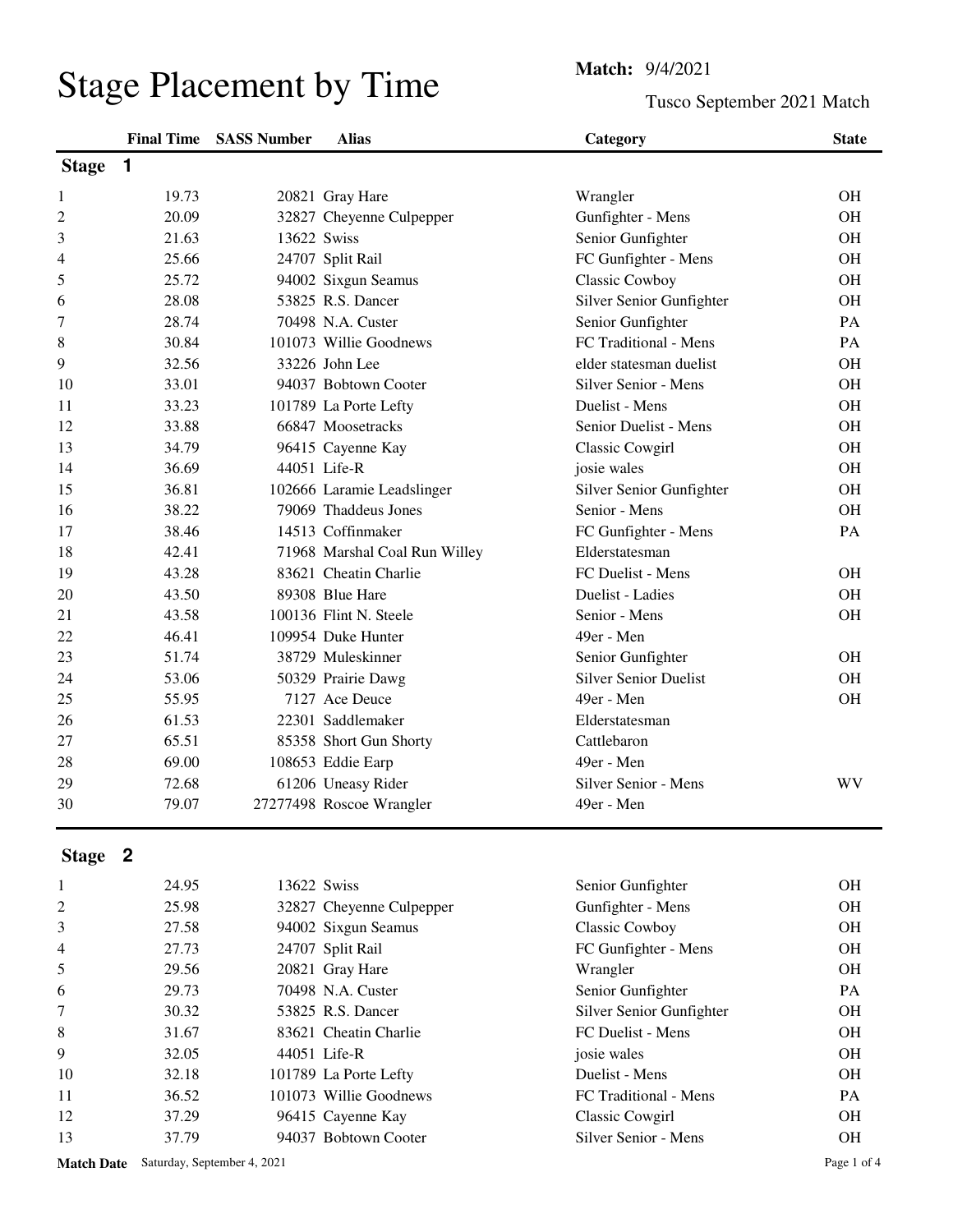|                | <b>Final Time</b> | <b>SASS Number</b> | <b>Alias</b>                  | Category                     | <b>State</b> |
|----------------|-------------------|--------------------|-------------------------------|------------------------------|--------------|
| 14             | 39.70             |                    | 14513 Coffinmaker             | FC Gunfighter - Mens         | <b>PA</b>    |
| 15             | 39.71             |                    | 66847 Moosetracks             | Senior Duelist - Mens        | OH           |
| 16             | 39.94             |                    | 102666 Laramie Leadslinger    | Silver Senior Gunfighter     | OH           |
| 17             | 42.02             |                    | 71968 Marshal Coal Run Willey | Elderstatesman               |              |
| 18             | 44.83             |                    | 109954 Duke Hunter            | 49er - Men                   |              |
| 19             | 45.77             |                    | 89308 Blue Hare               | Duelist - Ladies             | <b>OH</b>    |
| 20             | 45.87             |                    | 33226 John Lee                | elder statesman duelist      | <b>OH</b>    |
| 21             | 50.71             |                    | 100136 Flint N. Steele        | Senior - Mens                | OH           |
| 22             | 60.14             |                    | 50329 Prairie Dawg            | <b>Silver Senior Duelist</b> | <b>OH</b>    |
| 23             | 61.24             |                    | 38729 Muleskinner             | Senior Gunfighter            | OH           |
| 24             | 61.86             |                    | 7127 Ace Deuce                | 49er - Men                   | OH           |
| 25             | 64.33             |                    | 108653 Eddie Earp             | 49er - Men                   |              |
| 26             | 69.55             |                    | 85358 Short Gun Shorty        | Cattlebaron                  |              |
| 27             | 69.65             |                    | 27277498 Roscoe Wrangler      | 49er - Men                   |              |
| 28             | 72.32             |                    | 22301 Saddlemaker             | Elderstatesman               |              |
| 29             | 76.66             |                    | 61206 Uneasy Rider            | Silver Senior - Mens         | WV           |
| 30             | 150.00            |                    | 79069 Thaddeus Jones          | Senior - Mens                | OH           |
| Stage 3        |                   |                    |                               |                              |              |
|                |                   |                    |                               |                              |              |
| 1              | 24.76             | 13622 Swiss        |                               | Senior Gunfighter            | <b>OH</b>    |
| $\mathfrak{2}$ | 27.55             |                    | 20821 Gray Hare               | Wrangler                     | <b>OH</b>    |
| 3              | 27.98             |                    | 32827 Cheyenne Culpepper      | Gunfighter - Mens            | OH           |
| 4              | 29.62             |                    | 70498 N.A. Custer             | Senior Gunfighter            | PA           |
| 5              | 29.73             |                    | 44051 Life-R                  | josie wales                  | <b>OH</b>    |
| 6              | 32.45             |                    | 94002 Sixgun Seamus           | Classic Cowboy               | OH           |
| 7              | 32.83             |                    | 83621 Cheatin Charlie         | FC Duelist - Mens            | <b>OH</b>    |
| 8              | 34.67             |                    | 66847 Moosetracks             | Senior Duelist - Mens        | OH           |
| 9              | 35.69             |                    | 53825 R.S. Dancer             | Silver Senior Gunfighter     | OH           |
| 10             | 35.85             |                    | 24707 Split Rail              | FC Gunfighter - Mens         | <b>OH</b>    |
| 11             | 36.71             |                    | 33226 John Lee                | elder statesman duelist      | <b>OH</b>    |
| 12             | 37.17             |                    | 102666 Laramie Leadslinger    | Silver Senior Gunfighter     | OH           |
| 13             | 38.24             |                    | 71968 Marshal Coal Run Willey | Elderstatesman               |              |

| 10 | 35.85 | 24707 Split Rail              | FC Gunfighter - Mens         | OН        |
|----|-------|-------------------------------|------------------------------|-----------|
| 11 | 36.71 | 33226 John Lee                | elder statesman duelist      | <b>OH</b> |
| 12 | 37.17 | 102666 Laramie Leadslinger    | Silver Senior Gunfighter     | OН        |
| 13 | 38.24 | 71968 Marshal Coal Run Willey | Elderstatesman               |           |
| 14 | 38.87 | 96415 Cayenne Kay             | Classic Cowgirl              | OН        |
| 15 | 40.45 | 38729 Muleskinner             | Senior Gunfighter            | <b>OH</b> |
| 16 | 40.96 | 79069 Thaddeus Jones          | Senior - Mens                | OН        |
| 17 | 41.04 | 14513 Coffinmaker             | FC Gunfighter - Mens         | PA        |
| 18 | 44.10 | 101073 Willie Goodnews        | FC Traditional - Mens        | <b>PA</b> |
| 19 | 46.90 | 94037 Bobtown Cooter          | Silver Senior - Mens         | OН        |
| 20 | 47.65 | 109954 Duke Hunter            | 49er - Men                   |           |
| 21 | 48.34 | 101789 La Porte Lefty         | Duelist - Mens               | <b>OH</b> |
| 22 | 48.73 | 89308 Blue Hare               | Duelist - Ladies             | <b>OH</b> |
| 23 | 54.22 | 100136 Flint N. Steele        | Senior - Mens                | <b>OH</b> |
| 24 | 56.30 | 108653 Eddie Earp             | 49er - Men                   |           |
| 25 | 63.16 | 7127 Ace Deuce                | 49er - Men                   | <b>OH</b> |
| 26 | 66.39 | 50329 Prairie Dawg            | <b>Silver Senior Duelist</b> | OН        |
| 27 | 67.53 | 85358 Short Gun Shorty        | Cattlebaron                  |           |
| 28 | 71.61 | 27277498 Roscoe Wrangler      | 49er - Men                   |           |
| 29 | 82.20 | 22301 Saddlemaker             | Elderstatesman               |           |
| 30 | 85.36 | 61206 Uneasy Rider            | Silver Senior - Mens         | WV        |
|    |       |                               |                              |           |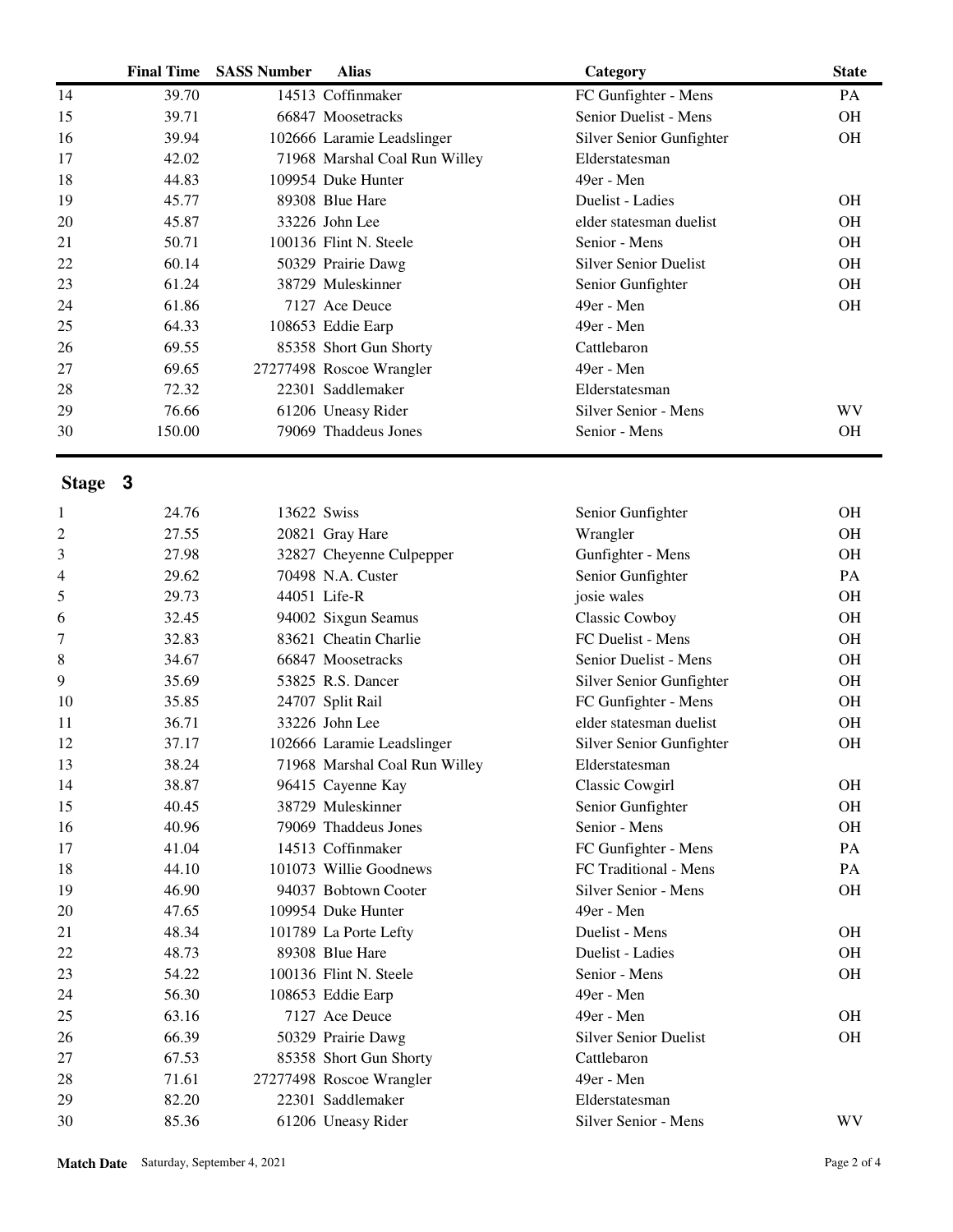| v<br>٩<br>I<br>v<br>۰.<br>I |
|-----------------------------|
|-----------------------------|

| <b>Stage</b> |  |
|--------------|--|
|              |  |

| $\mathbf{1}$   | 18.51 |             | 32827 Cheyenne Culpepper      | Gunfighter - Mens            | OH        |
|----------------|-------|-------------|-------------------------------|------------------------------|-----------|
| $\overline{c}$ | 19.12 |             | 20821 Gray Hare               | Wrangler                     | OH        |
| 3              | 26.12 |             | 70498 N.A. Custer             | Senior Gunfighter            | PA        |
| 4              | 27.40 |             | 44051 Life-R                  | josie wales                  | <b>OH</b> |
| 5              | 28.12 |             | 53825 R.S. Dancer             | Silver Senior Gunfighter     | <b>OH</b> |
| 6              | 28.47 |             | 24707 Split Rail              | FC Gunfighter - Mens         | OH        |
| 7              | 28.56 |             | 101789 La Porte Lefty         | Duelist - Mens               | OH        |
| 8              | 29.10 |             | 83621 Cheatin Charlie         | FC Duelist - Mens            | <b>OH</b> |
| 9              | 32.10 |             | 101073 Willie Goodnews        | FC Traditional - Mens        | PA        |
| 10             | 32.21 |             | 94002 Sixgun Seamus           | <b>Classic Cowboy</b>        | OH        |
| 11             | 32.80 |             | 79069 Thaddeus Jones          | Senior - Mens                | <b>OH</b> |
| 12             | 33.71 |             | 71968 Marshal Coal Run Willey | Elderstatesman               |           |
| 13             | 36.14 |             | 14513 Coffinmaker             | FC Gunfighter - Mens         | PA        |
| 14             | 36.30 |             | 102666 Laramie Leadslinger    | Silver Senior Gunfighter     | OH        |
| 15             | 39.39 | 13622 Swiss |                               | Senior Gunfighter            | OН        |
| 16             | 39.77 |             | 96415 Cayenne Kay             | <b>Classic Cowgirl</b>       | OH        |
| 17             | 41.48 |             | 94037 Bobtown Cooter          | Silver Senior - Mens         | OH        |
| 18             | 42.07 |             | 66847 Moosetracks             | Senior Duelist - Mens        | OH        |
| 19             | 44.86 |             | 108653 Eddie Earp             | 49er - Men                   |           |
| 20             | 46.82 |             | 109954 Duke Hunter            | 49er - Men                   |           |
| 21             | 47.04 |             | 33226 John Lee                | elder statesman duelist      | OН        |
| 22             | 47.09 |             | 100136 Flint N. Steele        | Senior - Mens                | OH        |
| 23             | 47.89 |             | 50329 Prairie Dawg            | <b>Silver Senior Duelist</b> | OH        |
| 24             | 49.28 |             | 38729 Muleskinner             | Senior Gunfighter            | OH        |
| 25             | 50.56 |             | 89308 Blue Hare               | Duelist - Ladies             | <b>OH</b> |
| 26             | 59.00 |             | 7127 Ace Deuce                | 49er - Men                   | <b>OH</b> |
| 27             | 59.40 |             | 61206 Uneasy Rider            | Silver Senior - Mens         | <b>WV</b> |
| 28             | 60.99 |             | 85358 Short Gun Shorty        | Cattlebaron                  |           |
| 29             | 78.58 |             | 22301 Saddlemaker             | Elderstatesman               |           |
| 30             | 79.76 |             | 27277498 Roscoe Wrangler      | 49er - Men                   |           |

## **Stage 5**

| 1              | 20.62 | 20821 Gray Hare            | Wrangler                 | <b>OH</b> |
|----------------|-------|----------------------------|--------------------------|-----------|
| 2              | 24.68 | 24707 Split Rail           | FC Gunfighter - Mens     | <b>OH</b> |
| 3              | 26.94 | 94002 Sixgun Seamus        | <b>Classic Cowboy</b>    | <b>OH</b> |
| $\overline{4}$ | 27.45 | 13622 Swiss                | Senior Gunfighter        | <b>OH</b> |
| 5              | 28.51 | 32827 Cheyenne Culpepper   | Gunfighter - Mens        | <b>OH</b> |
| 6              | 29.89 | 102666 Laramie Leadslinger | Silver Senior Gunfighter | <b>OH</b> |
| 7              | 31.77 | 101073 Willie Goodnews     | FC Traditional - Mens    | PA.       |
| 8              | 31.92 | 53825 R.S. Dancer          | Silver Senior Gunfighter | OH        |
| 9              | 32.28 | 44051 Life-R               | josie wales              | <b>OH</b> |
| 10             | 34.00 | 79069 Thaddeus Jones       | Senior - Mens            | <b>OH</b> |
| 11             | 35.31 | 70498 N.A. Custer          | Senior Gunfighter        | PA        |
| 12             | 36.29 | 101789 La Porte Lefty      | Duelist - Mens           | <b>OH</b> |
| 13             | 36.88 | 96415 Cayenne Kay          | Classic Cowgirl          | <b>OH</b> |
| 14             | 37.32 | 14513 Coffinmaker          | FC Gunfighter - Mens     | PA.       |
| 15             | 37.38 | 94037 Bobtown Cooter       | Silver Senior - Mens     | <b>OH</b> |